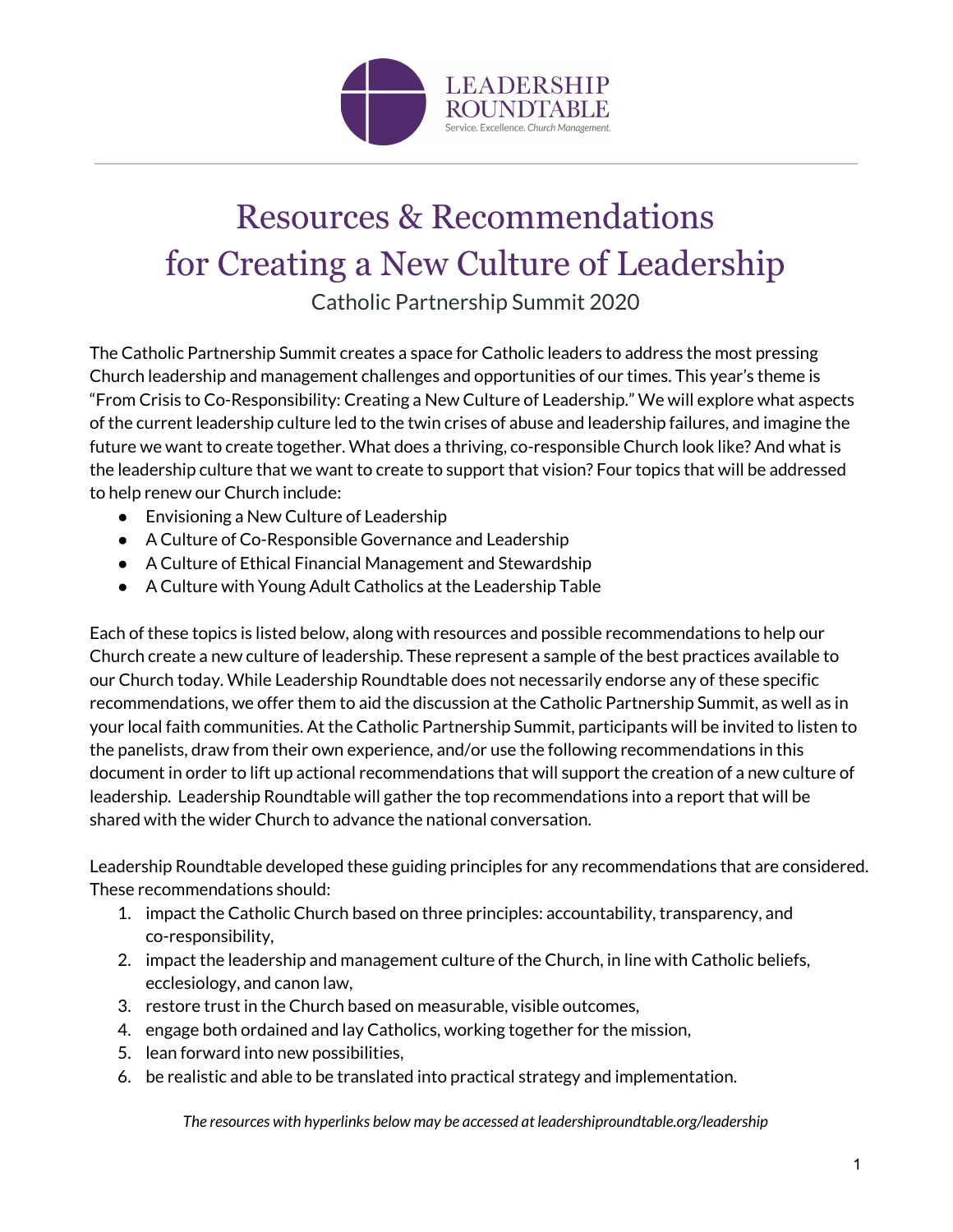# **Session 1: Envisioning a New Culture of Leadership**

# **Description**

The Catholic Church in the United States is suffering from a twin crises of abuse and leadership failures. In order to move out of the crises, it is important to understand how the current culture of leadership contributed to the problems we face today. What is the leadership culture that we want to create? What models will ensure this new culture embraces servant leadership, as well as accountability, transparency, and co-responsibility? Where is this new culture of leadership emerging and how might more Catholic institutions take steps towards this new culture?

# **Best Practices**

# Apostolic [Exhortation,](http://www.vatican.va/content/francesco/en/apost_exhortations/documents/papa-francesco_esortazione-ap_20131124_evangelii-gaudium.html) Joy of the Gospel, November 2013

In this Exhortation, Pope Francis seeks to "encourage the Christian faithful to embark upon a new chapter of evangelization" that is marked by joy and points toward "new paths for the Church's journey in years to come."

#### Address of the Holy Father to the Bishops of the United States, [September](http://www.vatican.va/content/francesco/en/speeches/2015/september/documents/papa-francesco_20150923_usa-vescovi.html) 2015

Pope Francis addresses the bishops of the United States and speaks to them about the role of a bishop as a shepherd who does not put himself at the center, but puts God's family first. He goes on to speak about the need for bishops to use dialogue and promote unity. He recommends them to be "pastors who are neighbors and servants".

# Vatican's [International](http://www.vatican.va/roman_curia/congregations/cfaith/cti_documents/rc_cti_20180302_sinodalita_en.html) Theological Commission on Synodality, March 2018

Synodality is "the involvement and participation of the whole People of God in the life and mission of the Church." It concludes with practical, pastoral approaches for making synodality happen "on all levels" to create "an authentic synodal experience of Church." Pope Francis later said in response to the document, "synodality is a style, it is walking together, and it is what the Lord expects of the Church in the third millennium."

# Address of His Excellency Archbishop Christophe Pierre to the U.S. [Conference](http://www.usccb.org/about/leadership/usccb-general-assembly/2019-november-meeting/upload/usccb-assembly-2019-11-nov-nuncio-speech-20191111.pdf) of Catholic Bishops, [November](http://www.usccb.org/about/leadership/usccb-general-assembly/2019-november-meeting/upload/usccb-assembly-2019-11-nov-nuncio-speech-20191111.pdf) 2019

Archbishop Pierre asks whether the pastoral priorities that have been chosen "truly touch the reality of the life of our people" or if they need to be realigned? Overall, he speaks to the need for bishops to advance communion: communion with the Holy Father, communion among bishops, communion among the presbyterate, and communion among the local Church where we can promote healing and restore trust.

#### U.S. [Conference](http://ccc.usccb.org/flipbooks/living-as-missionary-disciples/files/assets/basic-html/page-I.html#) of Catholic Bishops' "Living as Missionary Disciples", March 2017

The bishops provide a theological summary of the new evangelization and provide suggestions for developing a pastoral plan for missionary discipleship. The resource is a concise roadmap for parishes and dioceses, including principles to be used in evangelization that includes a focus on planning, leadership development, management, stewardship, etc.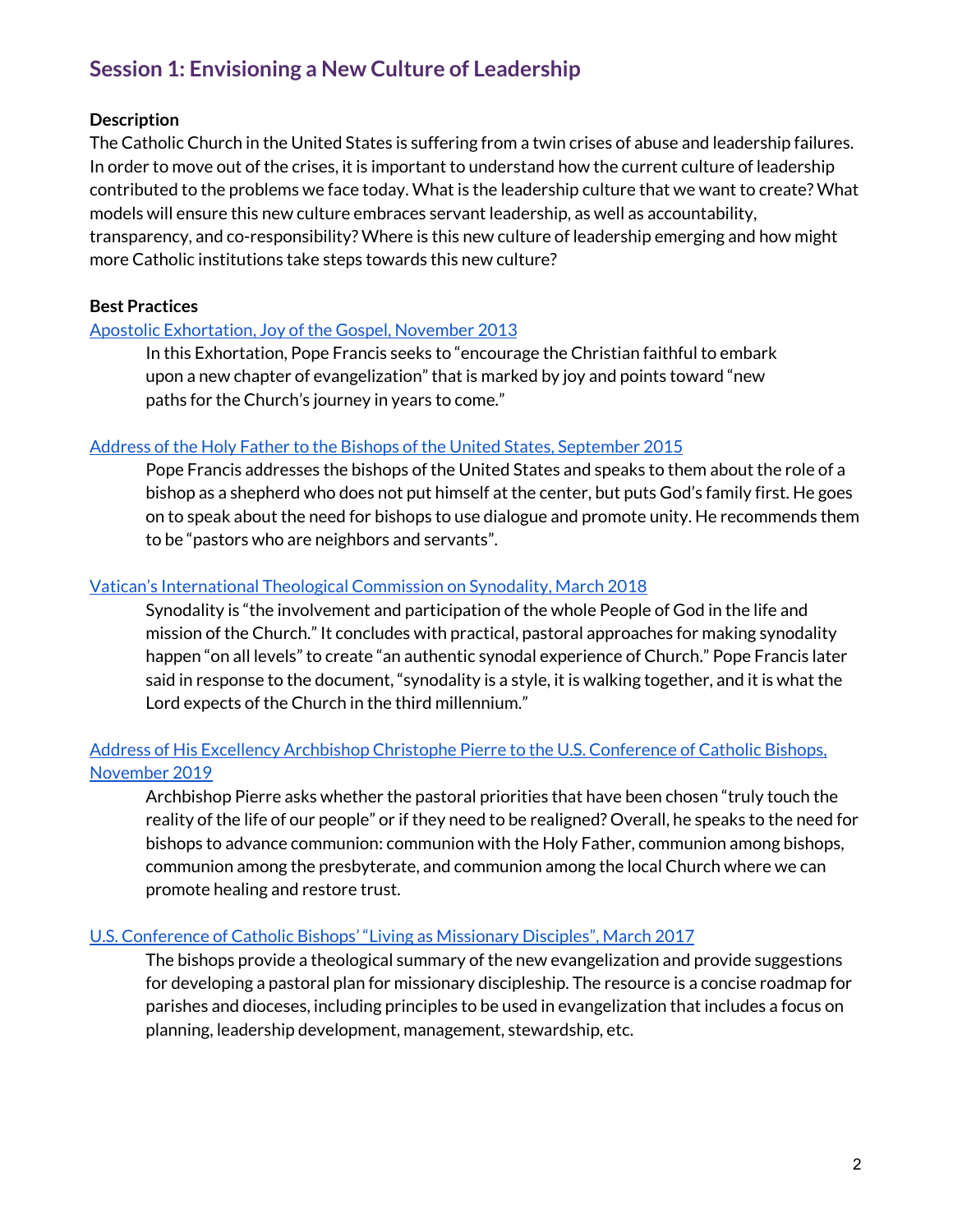# ["MacTaggart](https://www.ncronline.org/news/opinion/bishop-mcelroy-us-church-adrift-synodality-can-renew-it) Lecture, St. Mary's University by Bishop McElroy, "Rebuild My Church", Synodality as a Way Forward, [November](https://www.ncronline.org/news/opinion/bishop-mcelroy-us-church-adrift-synodality-can-renew-it) 2019

Bishop McElroy suggests that the church in the United States could move forward from this painful moment in its history by embracing a synodal pathway that could listen to the needs and concerns of all the church and communally discern a new path. He provides four characteristics or themes that could help the church renew itself: 1) a missionary church, 2) a co-responsible and participatory church, 3) a welcoming church, and 4) a church of harmony and dialogue. He quotes Pope Francis who said,"A synodal church is a church which listens…." and that this listening must occur at every level in the church.

Leadership [Roundtable's](https://leadershiproundtable.org/wp-content/uploads/2015/09/SummitReport2019.pdf) Catholic Partnership Summit report, "Heal the Body of Christ: A plan to create a new culture of [leadership](https://leadershiproundtable.org/wp-content/uploads/2015/09/SummitReport2019.pdf) and a new response to abuse in the Catholic Church", February 2019

Leadership Roundtable's Summit focused on three primary issues: 1) Identifying the Root Causes of the Twin Crises of Abuse and Leadership Failures, 2) Creating a New Culture of Leadership, and 3) Creating a New Culture of Responding to Sexual Abuse. Participants, ranging from bishops and abuse survivors to theologians and philanthropists, provided recommendations to address these areas and are reflected in this report.

# Christina Lamas of the National Federation for Catholic Youth Ministry's ["Reflection](https://www.saginaw.org/sites/default/files/ChristinaLamasUSCCBreflection.pdf) for the U.S. [Conference](https://www.saginaw.org/sites/default/files/ChristinaLamasUSCCBreflection.pdf) of Catholic Bishops", November 2018

Ms. Lamas identified seven needs of the laity in light of the abuse crisis. She said, "From you, our bishops, we need: 1) transparency and accountability, 2) more listening to the laity, 3) genuine care about the pastoral aspects of the church, 4) investment rooted in the love of people, 5) prophets of hope and engagement in respectful dialogue with one another and with the laity, 6) words of compassion when speaking about those disconnected from or hurt by the church, and 7) to address the root of the problem—the abuse of power.

# Chris Lowney, chair of Catholic Health [Initiatives](https://issuu.com/lm628/docs/everyoneleadschap01) and former managing director of JP Morgan, wrote ["Everyone](https://issuu.com/lm628/docs/everyoneleadschap01) Leads" (sample of Chapter 1), 2017

Mr. Lowney urges the Church to develop a new culture of leadership that will empower Catholics, unleash their talent, foster creativity and prudent risk-taking, and settle for nothing less than the highest professional standards in managing our church. He offers a strategy to revitalize the Church that includes a focus on being: 1) entrepreneurial, 2) accountable, 3) serve the world's poor and marginalized peoples, 4) transform the hearts and souls of our members, and 5) reach out to and engage and welcome the wider world.

# Katarina Schuth, OSF's "Seminary [Formation",](https://litpress.org/Products/E4827/Seminary-Formation) 2016

Katarina Schuth is the foremost scholar of Catholic seminaries in the United States. The book reviews thirty years of seminary history and provides recommendations and commentaries to improve the quality and effectiveness of the Catholic priesthood in the future.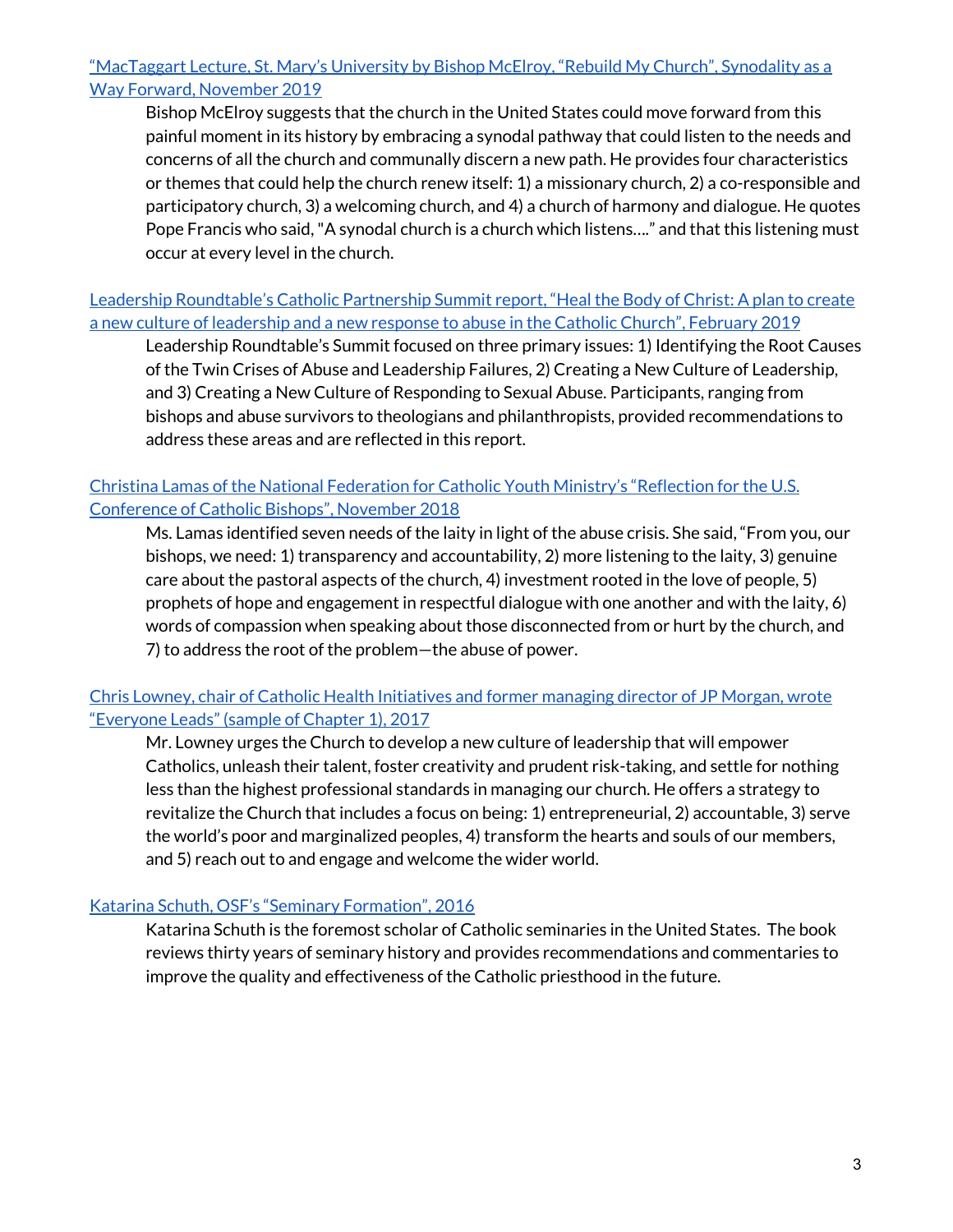# **Session 2: A Culture of Co-Responsible Governance and Leadership**

# **Description**

Governance structures are a key aspect of any leadership culture. How do we develop Catholic models of governance that reflect the diversity of the Church and are rooted in servant leadership, accountability, and transparency? How may selection, formation, and placement of leaders, both lay and ordained, reflect this new leadership culture? New governance models are emerging that reflect this new leadership culture and we will explore how Catholic institutions may advance in this direction.

# **Best Practices**

#### Vatican's New [Transparency](https://www.vaticannews.va/en/vatican-city/news/2019-12/scicluna-interview-apolish-pontifical-secret.html) Practice Regarding Abuse

The Vatican recently made significant changes in its transparency by abolishing the "pontifical secret" in abuse cases.

# The Australian Catholic Bishops Conference (ACBC)'s "Review of Governance and [Management](https://www.catholic.org.au/acbc-media/media-centre/media-releases-new/2188-governance-review-project-plan/file) of Dioceses and [Parishes"](https://www.catholic.org.au/acbc-media/media-centre/media-releases-new/2188-governance-review-project-plan/file) project plan

The Royal Commission of Australia recommended that the Australian Catholic Bishops Conference should conduct a national review of the governance and management structures of dioceses and parishes, including in relation to issues of transparency, accountability, consultation and the participation of lay men and women. This review should draw from the approaches to governance of Catholic health, community services and education agencies. They mention the following essential elements to good governance: integrity; transparency; accountability; risk management; culture and ethics; consultation; inclusiveness; and the participation and genuine responsibility of men and women.

Myriam Wijlens' "The Doctrine of the People of God and [Hierarchical](https://nlrcm.egnyte.com/dl/se1BXFUbNS) Authority as Service in Latin Church [Legislation](https://nlrcm.egnyte.com/dl/se1BXFUbNS) on the Local Church", The Jurist Journal, 2008

A theological and canonical reflection on the connection between Vatican II, post conciliar legislation, and governance.

#### Archdiocese of Louisville's Model of [Co-Responsible](https://nlrcm.egnyte.com/dl/RYE9yxjRe9) Governance

The Archdiocese of Louisville has a unique model of co-responsible governance between an archbishop and chancellor/chief administrative officer.

#### [Archdiocese](https://forward.rcan.org/uploads/1/2/7/4/127412557/pastoral_vision_pdf.pdf) of Newark's "Forward in Faith Together: Our Road Ahead"

The Archdiocese created a pastoral plan to help Catholics (clergy and laity of the diocese) move forward in synodality with a 6-part focus on 1) protection of the faithful, 2) accountability, transparency, and communication, 3) archdiocesan pastoral planning, 4) lifelong faith formation and education, 5) ongoing formation/support of clergy, and 6) active engagement of the laity.

#### Archdiocese of St. Paul and [Minneapolis's](http://thecatholicspirit.com/news/local-news/lay-advisory-boards-second-meeting-highlights-synod-efforts-at-healing/) Lay Advisory Board and Synod [Process](https://www.archspm.org/synod/)

In an ongoing commitment to create a healthy archdiocese after its abuse crisis, the Archdiocese of St. Paul and Minneapolis has inaugurated a new lay advisory board and synod process to ensure ongoing lay involvement to help the archdiocese move forward.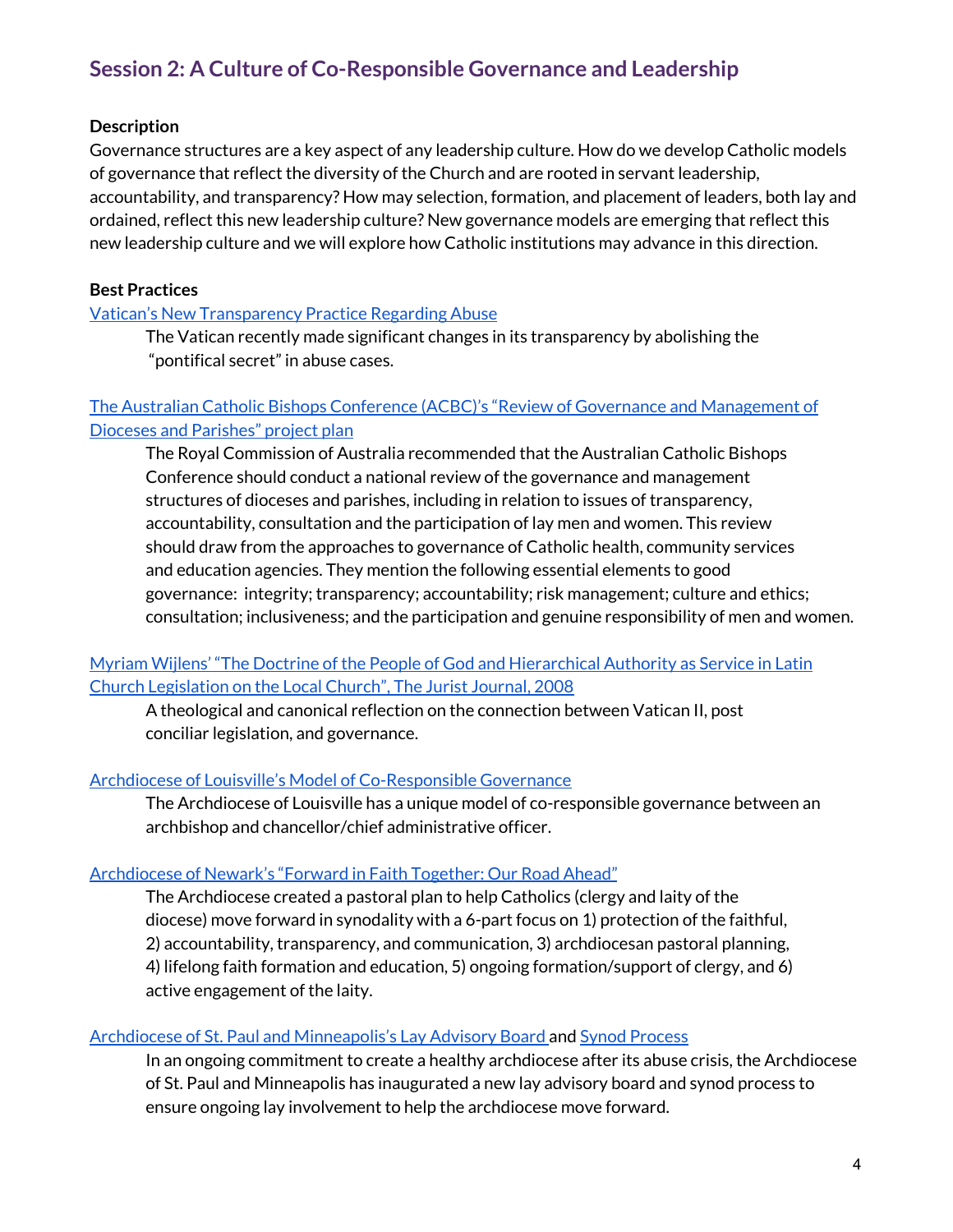#### Diocese of [Burlington's](https://www.vermontcatholic.org/vermont/diocesan-synod-overview/) Synod Process

The Diocese of Burlington put together a synod process involving every parish in the diocese with significant lay leadership.

#### America's Article on the [Importance](https://www.americamagazine.org/faith/2019/11/20/we-need-stop-separating-seminarians-lay-ministers-formation?fbclid=IwAR0cB2YDlD607Xe-Tu7IQPN6KzGtJoN7OF2TaDfFCeK-xKbIo1-ST-3Kwp8) of Formation with Lay and Ordained leaders

Stacey Noem, the director of human and spiritual formation for the Master of Divinity Program at the University of Notre Dame, writes about the importance of forming lay and ordained leaders together.

# Leadership [Roundtable's](https://leadershiproundtable.org/what-we-do/cl360/) Catholic Leadership 360

This program is the most customized leadership development program in the Catholic Church in the United States. It is a feedback assessment for priests and lay ministers that is designed around proven best practices for leadership development, performance improvement, and interpersonal communication.

# Leadership Roundtable's Mission [Management](https://nlrcm.egnyte.com/dl/4IFB0tN19B) Model

The Mission Management Model is a partnership between diocesan leaders and Leadership Roundtable to achieve management and leadership excellence by embedding best practices in the practice and culture of the diocese. The six stages of the Model include an assessment and customized plan to help you envision where you want your diocese to be and how to get there.

# Leadership [Roundtable's](https://leadershiproundtable.org/wp-content/uploads/2015/09/CrisisResourcesWebpage_RestoringTrustActionSummary_October2018.pdf) Restoring Trust

A ten-point action plan for restoring trust in the face of the twin crises of abuse and leadership failures.

# Notre Dame's [Flourishing](https://workwellresearch.org/research-projects/flourishing-in-ministry/) in Ministry Project

This project focuses on the wellbeing of pastoral leaders through research and publications. They study the emerging trends of how clergy can live into their calling, feel a sense of fulfillment, and feel engaged in a very demanding environment.

# U.S. Conference of Catholic Bishops' V Encuentro Formation [Recommendations](https://vencuentro.org/results/)

The U.S. Conference of Catholic Bishops led a process to address ministry among Hispanic/Latino Catholics in the United States. The process resulted in a series of recommendations, including on leadership formation, in their publication "Proceedings and Conclusions".

#### **Recommendations**

The following recommendations are drawn from the above resources.

# **Co-Responsible Governance**

- Commit to and invest in governance structures that are transparent with checks and balances, and includes the expertise of the laity at the parish, diocesan, and national level
- Ensure co-responsibility of lay and ordained in Church leadership and management through hiring appropriate and competent diverse lay personnel at all levels
- Model co-responsible governance by convening priest and lay ecclesial convocations and utilize parish discernment processes to involve parishioner input in pastoral planning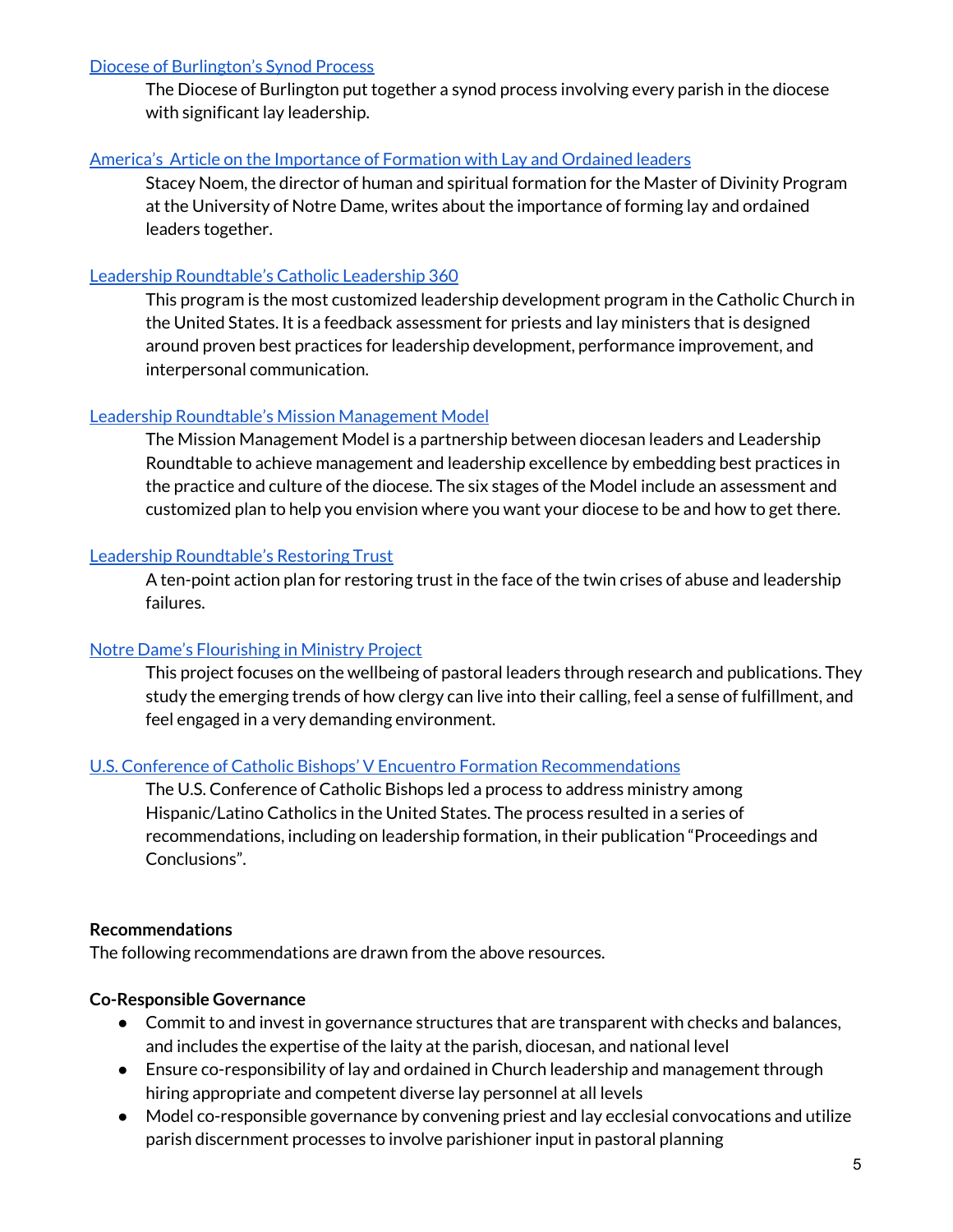● Create structures for the inclusion of women in leadership and decision-making at every level of the Church

# **Restoring Trust**

- Provide consistent, transparent, and coordinated communications at all levels and develop a proactive plan for restoring trust
- Encourage senior pastoral leaders to build trust and respect by setting up listening processes and making opportunities to be held publicly accountable
- Make the bishop selection process more transparent, utilizing a genuine discernment process that includes laity and clergy

# **Synodality**

- Put in place mechanisms for greater synodality among bishops, among bishops and priests, among clergy and laity
- Convene regular synods in the diocese and invite all parishes in the diocese to have listening sessions
- Choose delegates to ensure a broad voice from the diocese including: priests from each deanery, deacon and religious representatives, lay members of the Diocesan Pastoral Council and parish delegates, theologians, representatives of diverse racial and ethnic communities, etc.
- Measure the success of the synod by its implementation over the next 5-10 years

# **Formation of lay and ordained leaders**

- Develop and invest in ongoing formation and mentorship programs in management and leadership to train clergy, religious, and laity, including bishops
- Require best practices in human resources: effective selection, training, assignment, evaluation, compensation, and continuing education
- Explore different models of training and mentoring for new bishops
- Develop formation programs and processes based on common standards and curricular content in consultation with a diversity of ministerial leaders, theologians, etc.
- Develop intercultural competencies and an understanding of Hispanic culture and ministry among priests, deacons, seminarians, and lay ecclesial ministers
- Engage in a process of needs assessment so that new formation programs can be provided in settings, geographic locations, or languages that previously were not available

# **Seminary Formation**

- Include a special emphasis on leadership training, solid academics, spirituality, reading the signs of the times, commitment to the poor, and servant leadership
- Utilize 360-degree assessments for bishops and all Catholic leaders that begin in seminaries and ministerial programs; assessments should be linked to appointments
- Ensure seminary curriculum addresses abuse prevention, improved human formation, personal integrity, and the experience of survivors
- Involve seminary faculty members, including lay women and men, in the evaluation and voting on seminarians and their advancement towards Holy Orders
- Involve women in diocesan programs for ongoing clergy formation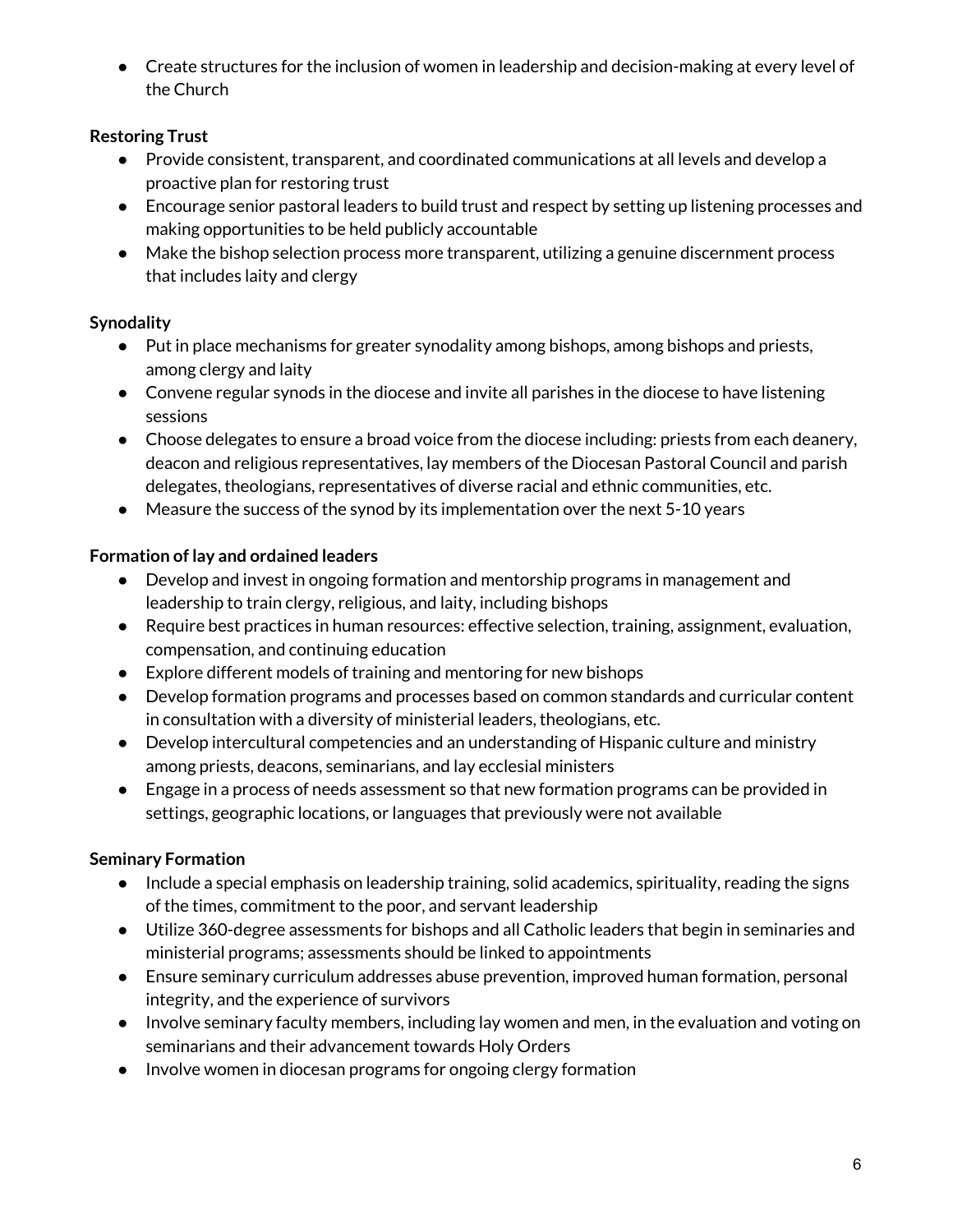# **Session 3: A Culture of Ethical Financial Management and Stewardship**

# **Description**

A healthy and ethical leadership culture promotes best practices in financial management, stewardship, and philanthropy. This includes everything from active finance councils and transparent donor communications to independent audits. We will look to examples of where these best practices are occurring and how Catholic institutions may integrate them system-wide.

#### **Best Practices**

U.S. Conference of Catholic Bishops ["Stewardship:](https://catholiclubbock.org/StewardshipADisciplesResponse.pdf) A Disciple's Response, A Pastoral Letter on [Stewardship"](https://catholiclubbock.org/StewardshipADisciplesResponse.pdf) & LPi's summary ["Stewardship:](https://www.4lpi.com/wp-content/uploads/2015/10/Stewardship_Nutshell.pdf) A Disciples's Response in a Nutshell"

A pastoral letter from the U.S. bishops on stewardship that also includes a summary, resource manual, and stewardship resources.

#### USCCB Ad Hoc [Committee](http://www.usccb.org/about/financial-reporting/upload/Report-20to-20Bishops-20Nov-2007.pdf) on Diocesan Audits, Report to the Body of Bishops, November 2007

This document reports on how the use of either internal or external reviews and audits of parishes would enhance the transparency and accountability of Church finances and the good stewardship of pastors and administrators.

#### USCCB Committee on Budget and Finance, "Diocesan Internal Controls: A [Framework"](http://www.usccb.org/about/financial-reporting/diocesan-internal-controls-framework.cfm)

This document speaks of management fraud and deceptive financial practices and offers specific guidelines on how dioceses can minimize risk.

# USCCB's Socially [Responsible](http://www.usccb.org/about/financial-reporting/socially-responsible-investment-guidelines.cfm) Investment Guidelines

This document provides dioceses and other Catholic institutions with guidance on exercising, faithful, competent and socially responsible stewardship in how they manage and invest their financial resources.

#### Dicastery for Promoting Integral Human [Development's](https://www.stthomas.edu/media/catholicstudies/center/ryan/publications/publicationpdfs/vocationofthebusinessleaderpdf/FinalTextTheVocationoftheBusinessLeader.pdf) "Vocation of the Business Leader"

The document speaks of the "vocation" of business women and men and of the challenges and opportunities that the business world offers them.

#### Association of Fundraising [Professionals'](https://afpglobal.org/sites/default/files/attachments/2019-03/CodeofEthics.pdf) "Code of Ethical Standards"

The code that must be followed by fundraising professionals, including those who serve in the Church.

# Charles E. Zech's "Best Practices in Parish [Stewardship"](https://www.osvcatholicbookstore.com/product/best-practices-in-parish-stewardship)

Based on a survey of stewardship parishes across the country, this book provides a comprehensive analysis of both financial and non-financial stewardship activities and offers insights for one's own parish.

# Diocesan Fiscal Management Conference's "Diocesan Financial [Management:](https://dfmconf.org/resources-and-publications/diocesan-financial-issues/file) A Guide to Best [Practices"](https://dfmconf.org/resources-and-publications/diocesan-financial-issues/file)

A comprehensive manual for dioceses and religious institutions to ensure they are operating by best practices.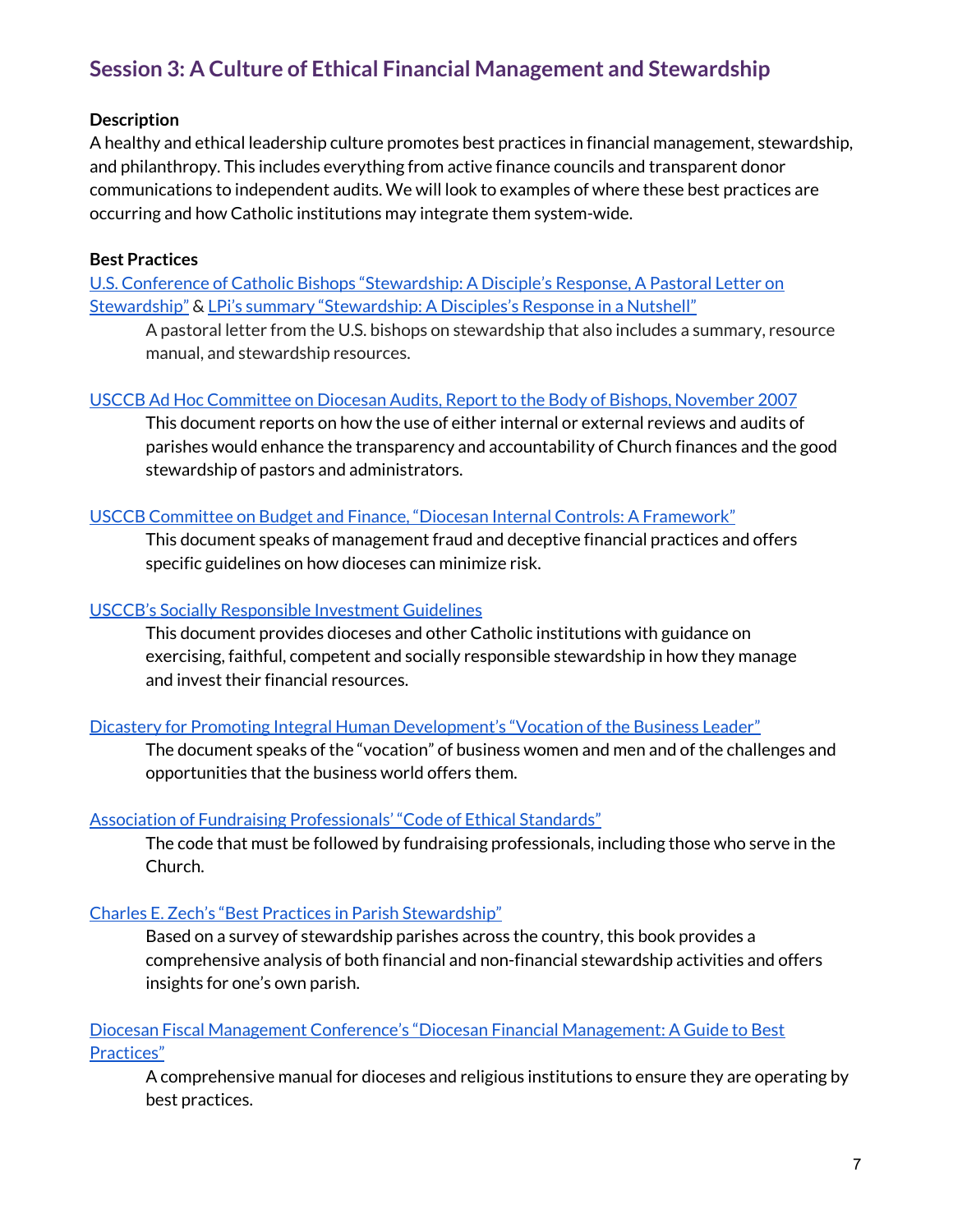Leadership Roundtable's "Catholic Standards for Excellence", Best Church Management Practices fo[r](https://nlrcm.egnyte.com/dl/rx74rehmqS) [Dioceses](https://nlrcm.egnyte.com/dl/rx74rehmqS) and [Parishes](https://nlrcm.egnyte.com/dl/LPl9vLHRkY/)

A comprehensive listing of best practices for parishes and dioceses in areas such as management, advisory councils, finances, human resources, fundraising, and communications.

# Michael J. Castrilli and Charles E. Zech's ' "Parish Finances: Best Practices in Church [Management"](http://www.paulistpress.com/Products/4995-7/parish-finance.aspx)

A guide for parishes to ensure they are operating with effective, accountable, and transparent financial processes.

# [Wilmington](https://www.wilmingtontrust.com/repositories/wtc_sitecontent/PDF/Catholic-Foundations-Continue-to-Advance-in-the-United-States.pdf) Trust's Catholic Foundation Trends

A high-level overview of trends among Catholic foundations.

# **Recommendations**

The following recommendations are drawn from the above resources.

# **Ethical Financial Leadership**

- Implement sound financial and operational systems and ensure that accurate records are kept; financial and nonfinancial resources must be used to further religious purposes; dioceses and parishes should conduct periodic reviews to address accuracy and transparency of financial and operational reporting, and safeguards to protect the integrity of the reporting systems
- Ensure parishes have written financial policies, in line with diocesan policies, that are adequate for its size and complexity
- Conduct all fundraising with responsible stewardship; diocesan and parish financial stewardship policies should be consistent with the Church's mission, be compatible with their capacity, respect the interests and intentions of donors and potential donors, and fall in compliance with applicable canon law
- Ensure policies are in place to govern the acceptance and disposition of charitable gifts that are received in the course of regular fundraising activities
- Become familiar with resources for parishes and dioceses such as the Diocesan Financial Management's A Guide to Best Practices, the Association of Fundraising Professionals' Code of Ethical Standards, and Leadership Roundtable's Catholic Standards for Excellence, and review policies and practices each year for conformity with best practices

# **Transparent Financial Leadership**

- Conduct annual diocesan audits by an independent Certified Public Accountant
- Prepare, and make available annually to the faithful and the public, information about the Church's mission and parish's vision, ministry program activities, sacramental data, Mass attendance, and basic financial data; basic financial data should, at a minimum, include a summary statement of activities and a summary statement of financial position
- Issue 990 forms, even when not required, in order to promote transparency

# **Convening and Selecting Parish and Diocesan Finance Council Members**

- Convene an active finance council in every parish and diocese as required by canon law
- Identify a process for the finance council to select new members and ensure they reflect the diversity of the people in the community that the diocese/parish serves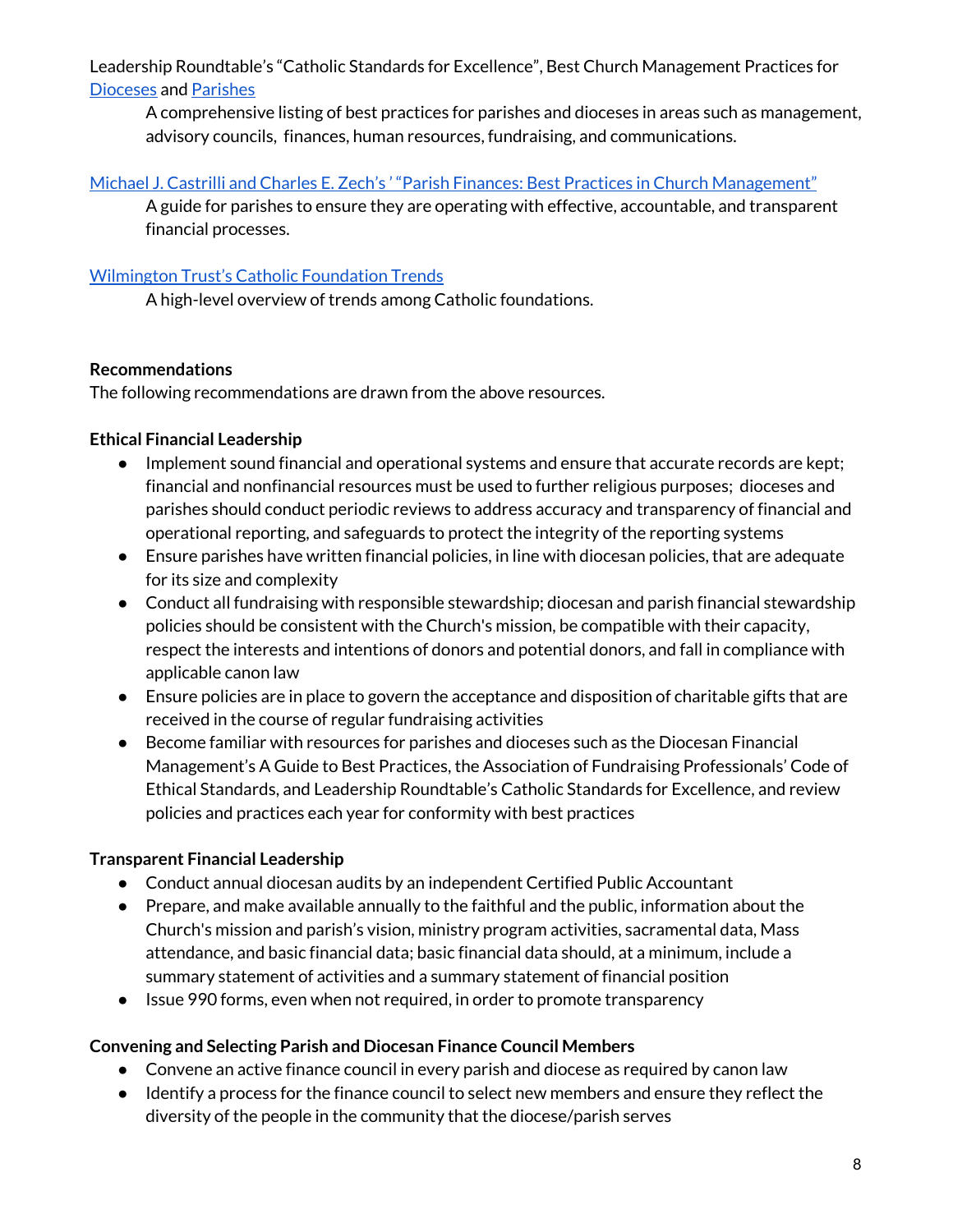- Select individuals for the finance council who possess the specific skills for the role and to achieve the vision for the diocese/parish
- Implement term limits and limits on the number of consecutive terms for finance councils
- Ensure that finance councils have at least five members (who are unrelated) who meet as frequently as is needed, at a minimum four times a year
- Engage in coordinated succession planning and leadership development to ensure a thorough process for the recruitment and development of new council members

# **Orienting and Conducting Business in Parish and Diocesan Finance Councils**

- Provide an orientation and education for new finance council members on their role
- Establish management policies and procedures for the finance council, assure that adequate human and financial resources are available, and actively monitor the parish's allocation of resources to effectively and efficiently fulfill its vision
- Periodically review parish compensation structures in conformity with diocesan policies and Catholic Social Teaching regarding workers' rights to a just wage
- Create a conflict of interest policy and statement for the finance council
- Prepare financial statements to report the parish's financial condition and make decisions on programmatic matters to align resources to goals

# **Faithful Stewardship and Philanthropy**

- Help the culture shift by requiring Catholic organizations seeking funding to adhere to standards for excellence in management and leadership
- Develop an endowment plan as part of sustainable diocesan stewardship
- Appoint a stewardship council and include stewardship as a vital component of the parish plan and emphasize stewardship in all parish formation and education programs
- Communicate with parishioners on stewardship, provide the opportunity for lay witness presentations
- Encourage parishioners to make a commitment to the parish by pledging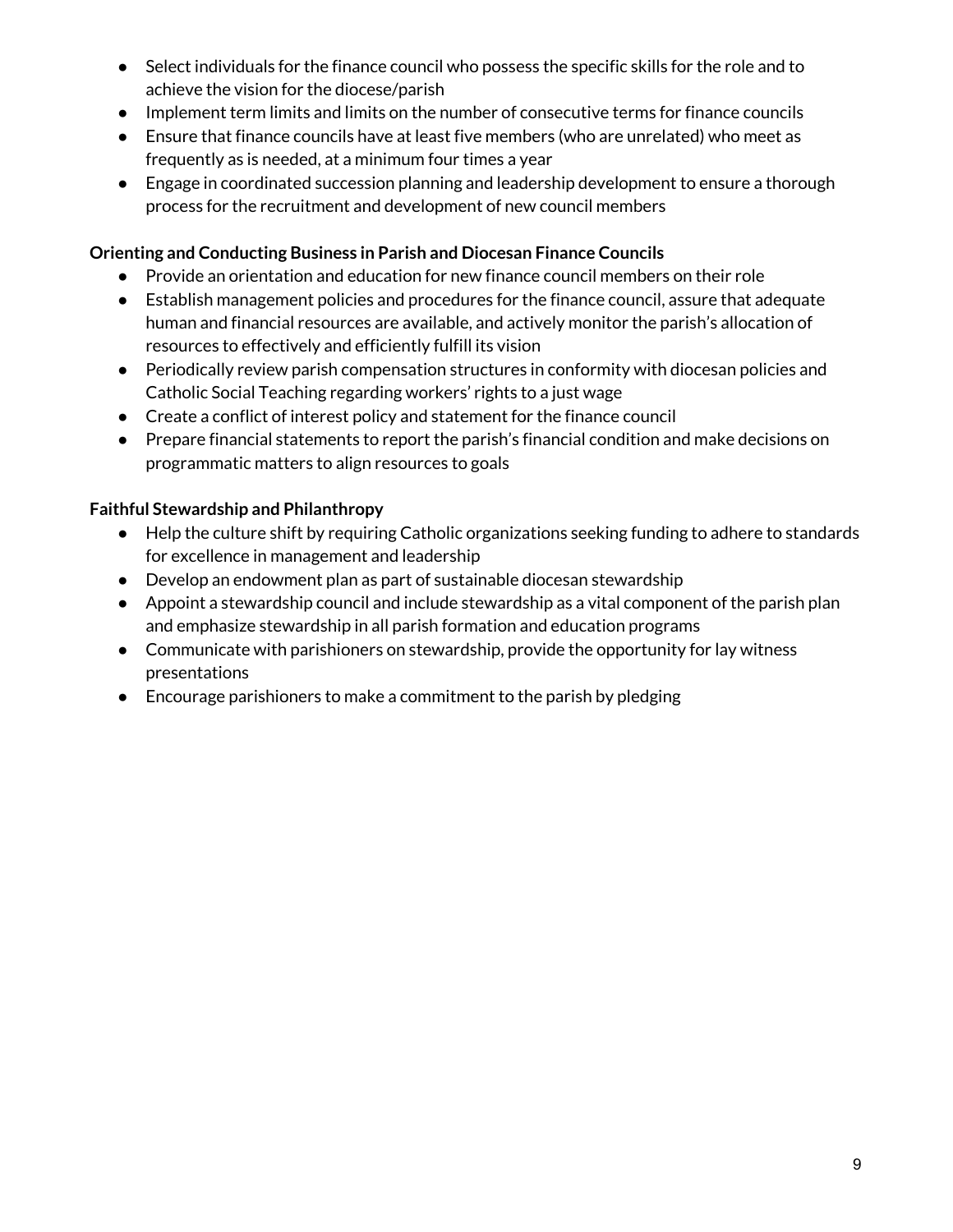# **Session 4: A Culture with Young Adult Catholics atthe Leadership Table**

# **Description**

To ensure robust engagement of young Catholics, research shows that the Church leadership culture needs to address a perceived lack of credibility and authenticity. How do we create a Church culture that embraces the ideas and gifts of a diversity of young Catholics? We will hear from a panel of emerging Catholic leaders who will share their experiences and express their vision for a transformed and thriving Church.

# **Best Practices**

Vatican's Synod Process on Young People, the Faith, and Vocational [Discernment](https://www.vaticannews.va/en/vatican-city/news/2018-02/synod-bishops-young-people-social-media-.html) Preparation Process & [Pre-Synodal](http://www.synod.va/content/synod2018/en/news/final-document-from-the-pre-synodal-meeting.html) Document & [Post-Synodal](http://www.synod2018.va/content/synod2018/en/fede-discernimento-vocazione/-christus-vivit---post-synodal-exhortation-to-young-people-and-t.html) Exhortation "Christus Vivit"

The synodal process that led up to and followed the 2018 Synod of Bishops on Young People, the Faith, and Vocational Discernment included insights from youth and young adults for the Church, and ways forward for the pastoral care and co-responsible engagement of young people of all cultures and creeds

# Voices of Synod 2018: Building [Relationships](https://grottonetwork.com/keep-the-faith/community/jonathan-lewis-address-synod-2018/) with Young Adults

A brief video noting the need for older Catholics to build relationships with young adults.

# V [Encuentro's](https://vencuentro.org/jovenes-young-people/) Young Adult Reports

Information about the four year process on Hispanic/Latino ministry taken by the U.S. Conference of Catholic Bishops'. The initiative involved 142,000 people at the parish level, 144 diocesan gatherings, and a national gathering with 3,470 delegates, and resulted in recommendations across ten priority areas to advance the Church's ministry among Hispanics/Latinos in the U.S.

# National [Dialogue](https://www.nationaldialogue.info/) on Catholic Pastoral Ministry with Youth and Young Adults & Additional [Resources](https://www.nationaldialogue.info/comprehensive-reference) for Hosting a [Conversation](https://www.nationaldialogue.info/comprehensive-reference) with Young Adults

A multi-year collaborative process, from 2017 to 2020, involving the U.S. Conference of Catholic bishops and several national organizations that connect the Church's ministries with young people and mobilize the Church towards action.

# United States [Conference](http://www.usccb.org/about/bishops-and-dioceses/synod-of-bishops/synod-2018/upcoming-opportunities.cfm) of Catholic Bishops' Webinar Series on Engaging Young Adults

The USCCB Youth and Young Adult Ministries office and the National Advisory Team on Young Adult Ministry host and collaborate on a series of webinars that unpack "Christus Vivit" and give best practices for the pastoral care and evangelization of young adults.

#### United States Conference of Catholic Bishops' Video [Presentation](http://www.usccb.org/about/leadership/usccb-general-assembly/video-on-demand.cfm) on "Christus Vivit"

Archbishop Charles Chaput, Bishop Frank Caggiano, and two young adults (Brenda Noriega and Brian Rhude) present the implications of "Christus Vivit" on the Church in the United States. To watch, click the link above and press the icon in the upper right corner of the video and find "Day 2 Afternoon Session B".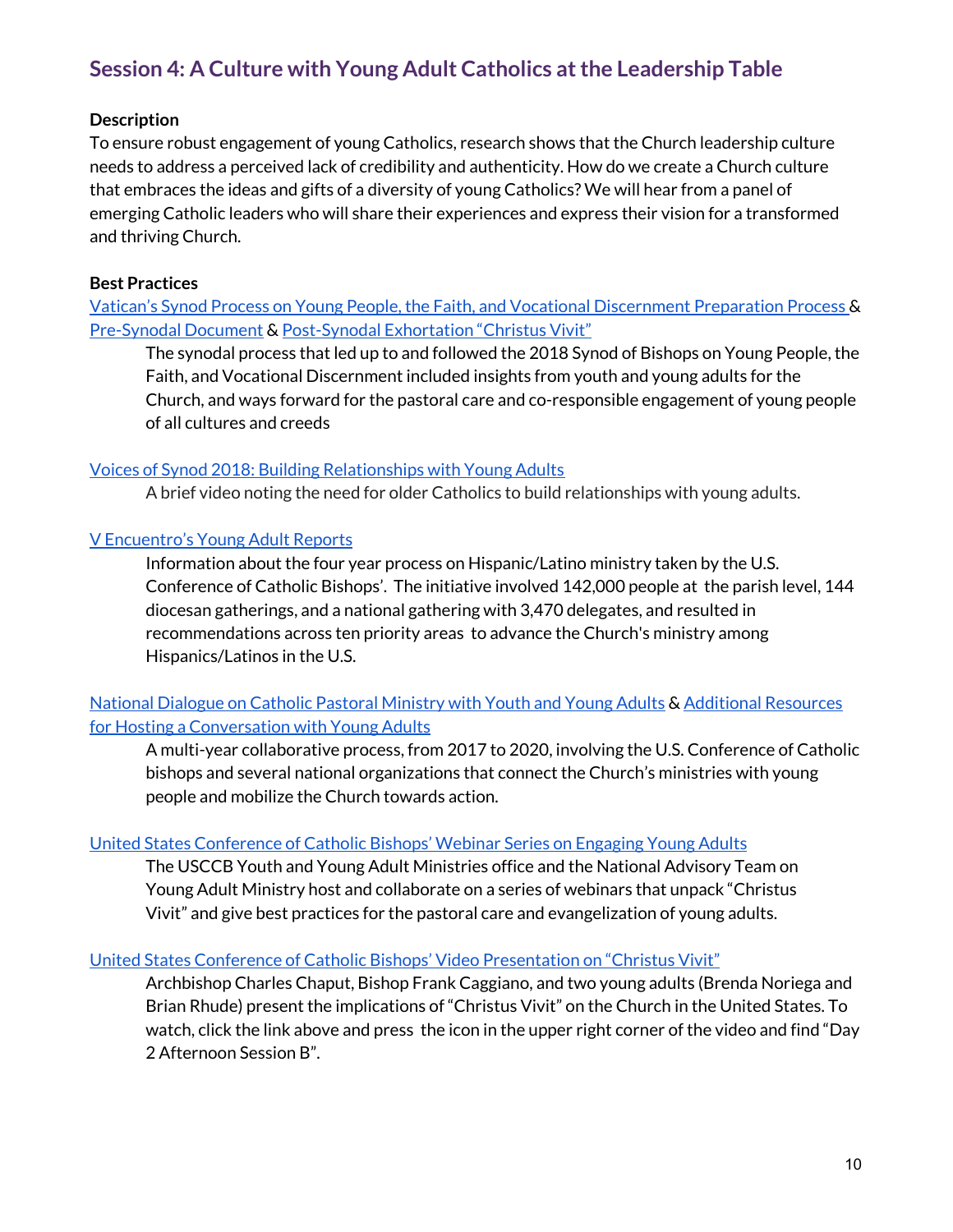Saint Mary's Press' ["Going,](https://cruxnow.com/church-in-the-usa/2018/01/new-study-seeks-understand-young-people-leave-church/) Going, Gone: The Dynamics of [Disaffiliation](https://cruxnow.com/church-in-the-usa/2018/01/new-study-seeks-understand-young-people-leave-church/) in Young Catholics, [Research,](https://catholicresearch.smp.org/) [Video,](https://www.smp.org/product/5927/Beyond-Disaffiliation/) and [Integration](https://nlrcm.egnyte.com/dl/v83YuIInkS) Guide

A report, integration guide, and accompanying resources with the latest research on why young Catholics disaffiliate.

# ESTEEM's Approach to Leadership [Engagement](http://www.esteemleadership.org/)

An approach to leadership development on college campuses that prepares young Catholics for leadership in parishes or dioceses after graduation.

# Catholic Campus Ministry [Association's](https://www.ccmanetwork.org/mastermind) "Mastermind Groups"

A cohort approach to help Catholic campus ministers with leadership development via group coaching.

# [Diocese](https://www.sdcatholic.org/wp-content/uploads/synod/young-adult/documents/young-adult-synod-about.pdf) of San Diego's Synod Process to Engage Young Adults

An example of a diocesan synod process specifically aimed at listening to and responding to the needs of young adult Catholics.

# Catholic Apostolate Center's "Art of [Accompaniment"](https://www.catholicapostolatecenter.org/accompaniment.html) & [Apostles](https://www.apostlesonmission.org/) on Mission

The "Art of Accompaniment" contains theological and practical elements to accompaniment as an approach for ministry, including with young adult Catholics. Apostles on Mission is a practical program that pairs young adults with a mentor, helps them discern their gifts, and empowers them to put together a personal ministry project.

# Young Catholic [Professionals'](https://www.youngcatholicprofessionals.org/) Approach to Leadership Engagement

An approach to engaging young adult Catholics in professional leadership development via local groups and mentoring.

# [Growing](https://fulleryouthinstitute.org/assets/fyi-files/Growing_Young_Wheel_Handout.pdf.) Young

Fuller Seminary targeted churches that were engaging young people so well that the church communities were getting younger.

#### **Recommendations**

The following recommendations are drawn from the above resources.

# **Inclusive, Participatory Leadership Culture**

- Create a robust process by which to listen and solicit feedback from a diverse group of people in multiple formats such as in-person meetings, social media, surveys, etc.
- Engage young people at the grassroots and ensure their voices are included and lifted up from the local to the regional to the national level
- Provide resources to engage feedback that are culturally appropriate and sensitive to diverse audiences